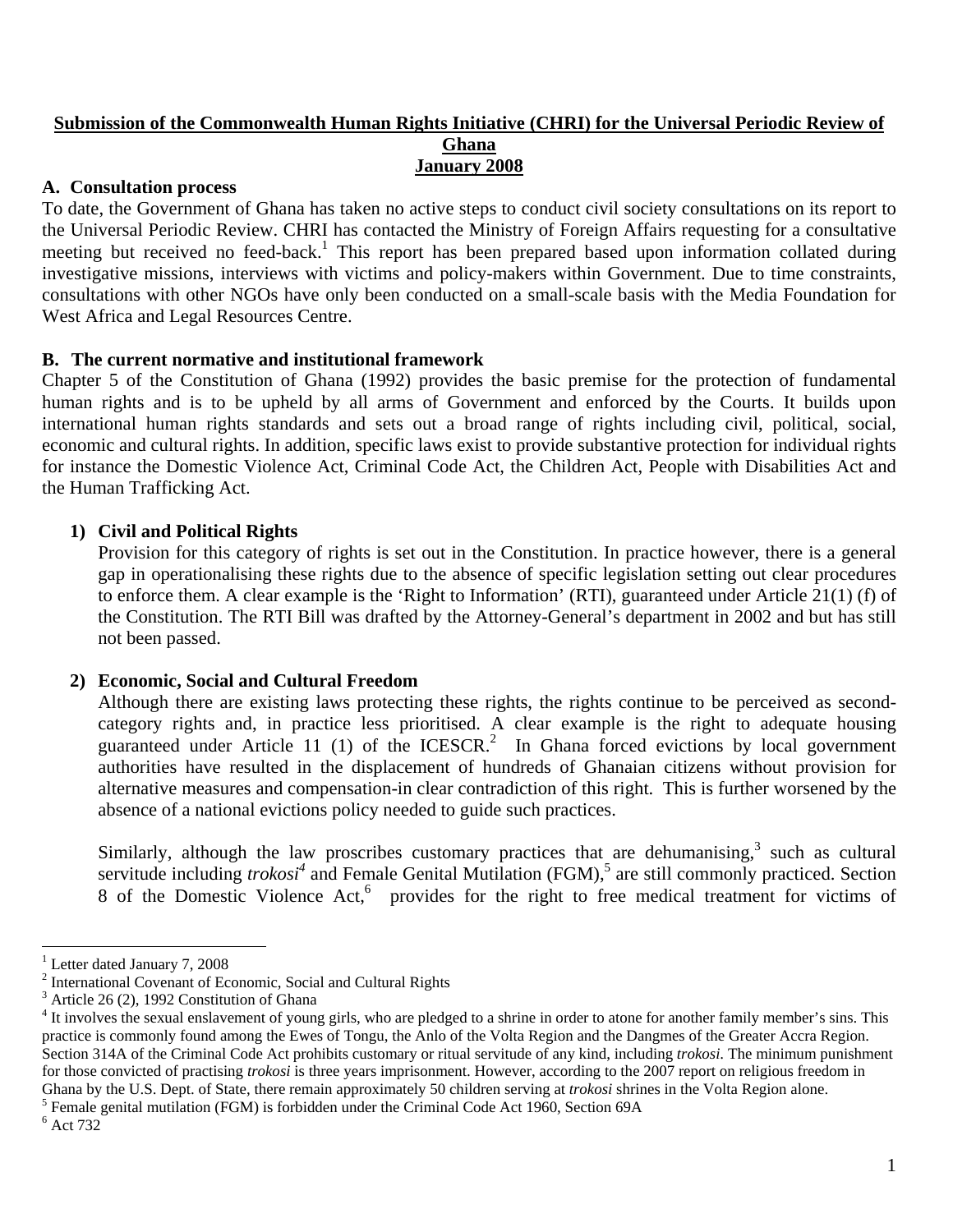harassment *including cultural practices*, and yet to date, no such measures are in place to facilitate the exercise of this right.

### **3) Institutional Mechanisms**

 Primary responsibility for the enforcement of fundamental human rights lies upon the courts whose independence is guaranteed under Chapter 11 of the Constitution. In addition to the courts, independent institutions such as the Commission of Human Rights and Administrative Justice exist to investigate complaints of injustice and unfair treatment of any person.<sup>7</sup> The Ghana Police Service also plays a key role in the enforcement of human rights pursuant to its role in prosecuting crime.<sup>8</sup> Additionally, there are specialist institutions such as the Domestic Violence Victim and Support Unit (DOVVSU), which specifically handles domestic violence cases. More recently Juvenile courts have been instituted, so far, in Accra to expedite the hearing of cases involving minors.

## **4) Civil Society & Human Rights Defenders**

 Civil society organisations operate alongside national human rights institutions in monitoring state performance in the protection of human rights. Presently, human rights defenders in Ghana experience a relatively favourable environment that allows them to operate freely. There is a considerable understanding that NGOs' contribute towards national policy formulation but this has been marginalised by limited government commitment to act on civil society demands and policy recommendations.

 The Government-sponsored Draft Trust Bill of 2006 and its accompanying policy guidelines of 2007 have been a potential threat to civil society space. Though these are meant to regulate NGO activity within the framework of trusts in principle they aim to place NGOs under government control and hence pose a risk to the much-needed independence of civil society.<sup>9</sup> These Regulations provide wide powers to the Minister of Manpower Development and Employment in the approval of projects allowing for excessive Executive interference.<sup>10</sup> The Draft Bill lumps NGOs with trusts and as a result fails to comprehend the diverse nature of NGOs that do not necessarily function as charities acting as sub-units of government agencies.<sup>11</sup> The Draft Bill was introduced in 2007 but since then, there has been a lack of proper consultation with civil society on the text of the Bill.

 The media are also partners in the human rights framework and serve as instruments for human rights awareness. Since the repeal of the criminal libel provisions of the 1960 Criminal Code (Act 29) in 2001, the enjoyment of media freedom in Ghana has progressed. Today the freedom and independence of the media in Ghana is contained in Chapter 12 of the Constitution and in addition, protects the media from harassment and censorship.<sup>12</sup> The National Media Commission insulates the state-owned media from

 $\overline{a}$ 

<sup>&</sup>lt;sup>7</sup> Chapter 18, 1992 Constitution

<sup>8</sup> Chapter 15, 1992 Constitution

<sup>&</sup>lt;sup>9</sup> For instance Clause 46 refers to the filling of vacancies and makes provision for the Trust Commissioner (administrator general) to appoint trustees in case a vacancy occurs in the number of trustees of an organisation upon application to court.

Regulation 8(2) provides that a project to be implemented in the country, shall not implemented unless approved by the relevant ministry and registered by the Ministry of Manpower, youth and employment.

<sup>11</sup> Dr. Raymond A. Atuguba, 'Legal Analysis of the Draft Trust Bill 2006 and theDraft NGO Policy Guidelines, 2007', Paper Prepared for the Parliamentary Advocacy Project of the Legal Resources Centre (LRC)-Ghana, April 2007. Also see; Civil Society Index – Ghana "Civil Society in A Changing Ghana: An Assessment of the Current State of Civil Society in Ghana", at

www.civicus.org/new/CSI\_Ghana

<sup>12</sup> Article 162 (1)-(5), 1992 Constitution.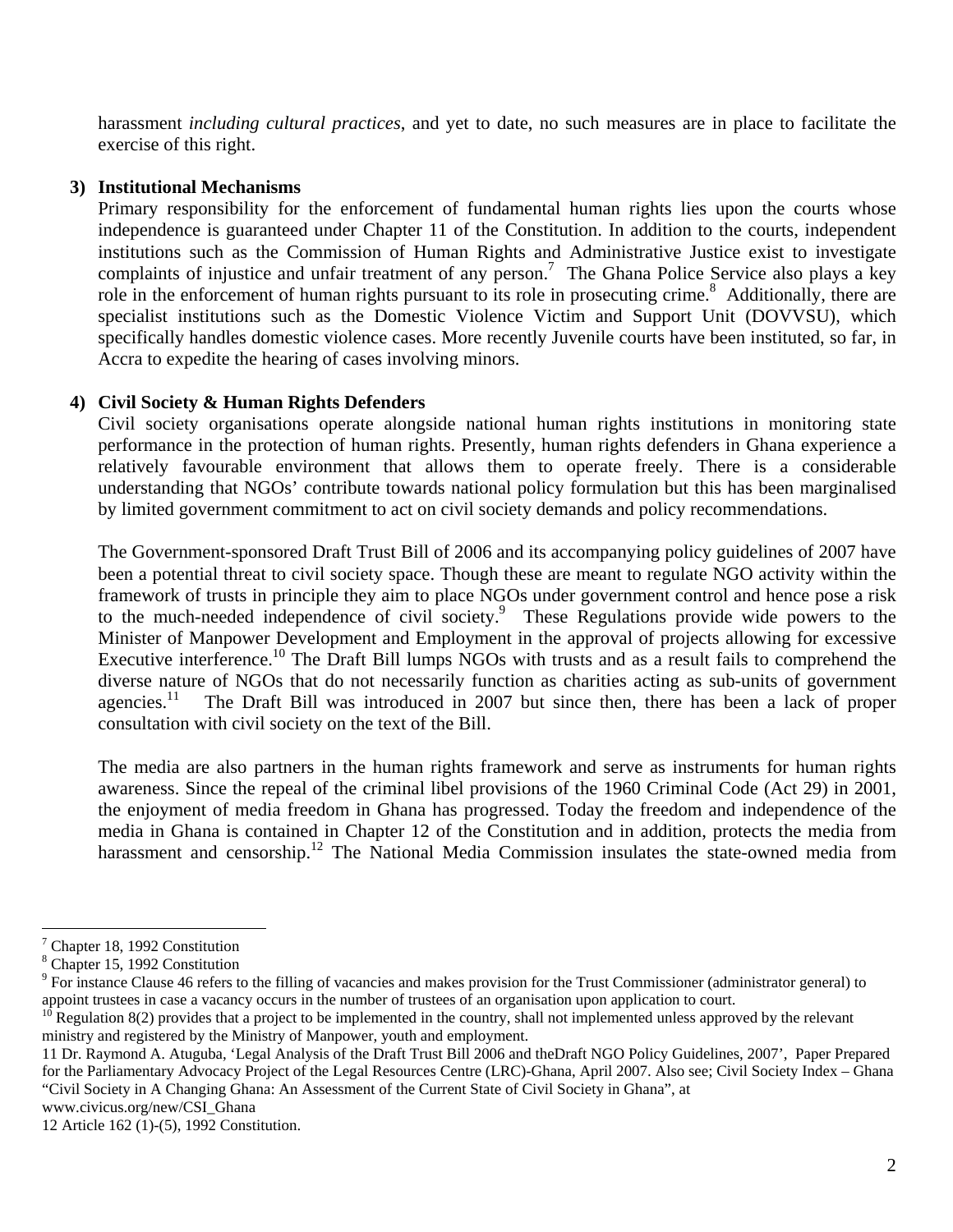governmental control.<sup>13</sup> Though state sponsored attacks on the media are non-existent, traces of media intolerance are still visible in attacks by supporters of political parties.<sup>14</sup>

### **E. The implementation of the normative and institutional framework**

Much as there are laws in place to protect human rights, the disparity between legal theory and law in practice is still a major challenge due to the lack of effective implementation measures.

### **1) Fair trial guarantees**

 Fair trial guarantees under Article 19 of the Constitution are often flouted by police officers during arrests and detention. Evidence from the Accra Stadium Disaster Report,<sup>15</sup> National Reconciliation Report,<sup>16</sup> the Dansoman and Kotobabi Shooting Report <sup>17</sup>and CHRI's investigations into the Takoradi Polytechnic Student Unrest,<sup>18</sup> Odadao incident<sup>19</sup> in June, Anloga,<sup>20</sup> Jayee students<sup>21</sup> etc... reveal a consistent pattern of police brutality that the Ghana Police Service and the Inspector General of Police have failed to address. Mistreatment of persons in custody constitutes police misconduct under the Police Service Instructions and is subject to punishment-yet in most instances, police personnel found guilty of mistreating civilians have only been dismissed without further repercussion.

### **2) Access to justice**

The 1992 Constitution of Ghana guarantees a right of access to justice<sup>22</sup> however; this is hindered by various practical challenges including geographical imbalance in court distribution, which favours areas with higher economic activities, rather than areas with high population density.<sup>23</sup> Ashanti region which has a population approximately 25% higher than Greater Accra is represented by only 8 High Courts compared to Greater Accra's 29 courts.<sup>24</sup> The whole of the Northern region with a cumulative population of 3.3 million has only 5 High Courts. District Courts suffer from chronic shortages of magistrates; in 2007, there were 131 District Courts but only 50 appointed magistrates.  $^{25}$ 

Long delays in attending to cases are a significant problem. According to  $DQVVSU<sub>1</sub><sup>26</sup>$  in the first half of  $2006$ , out of 5230 cases, 482 had been sent to court, with 301 awaiting trial.<sup>27</sup> It takes an average of two

 $\overline{a}$ 

<sup>13</sup> Chapter 12, 1992 Constitution

<sup>14</sup> The Media Foundation for West Africa's (MFWA) has been monitoring attacks on freedom of speech and expression in West Africa in 2006. Out of One hundred and forty-two (142) cases of violations recorded in fifteen of the sixteen countries covered Ghana is fifth on the list with thirteen (13) cases.

<sup>15</sup> June 2001 Report

<sup>16</sup> October 2004

<sup>17</sup> May 2004

<sup>18</sup> Incident took place on June 1, 2007 *(see attachment for details)* 

<sup>19</sup> Incident took place on June 7, 2007*(see attachment for details)* 

<sup>20</sup> Incident took place on November 1, 2007 *(see attachment for details)* 

<sup>21</sup> June 13, 2007

<sup>22</sup> Article 19 provides that a court shall give every person charged with a criminal offence a fair hearing within a reasonable time.<br><sup>23</sup> AfriMAP and Open Society Initiative for West Africa, *Ghana Justice Sector and the R* Network Publication p. 12<br><sup>24</sup> Ratio correct as at 2000; see 2000 Ghana Population Census

<sup>&</sup>lt;sup>25</sup> Nana Oye Lithur, 'Access to Justice in Ghana', 2007 (unpublished). *Nana Oye Lithur, Id.*, <sup>26</sup> Supra, B (3).

 $^{27}$  Nana Oye Lithur, 'Access to Justice for Children in Ghana', Paper prepared for CIDA, noted that of the 11,335 cases reported to DOVVSU's Accra branch between 1998 and 2004, only 19 percent led to a court appearance and less than 3 percent resulted in convictions from charges of assault. In October 2004, the Director of the Women and Juvenile Unit of Ghana (now known as the DOVVSU), commented that the unit has not been able to obtain a single conviction for rape since its establishment in 1999, despite the reportage of several hundred cases;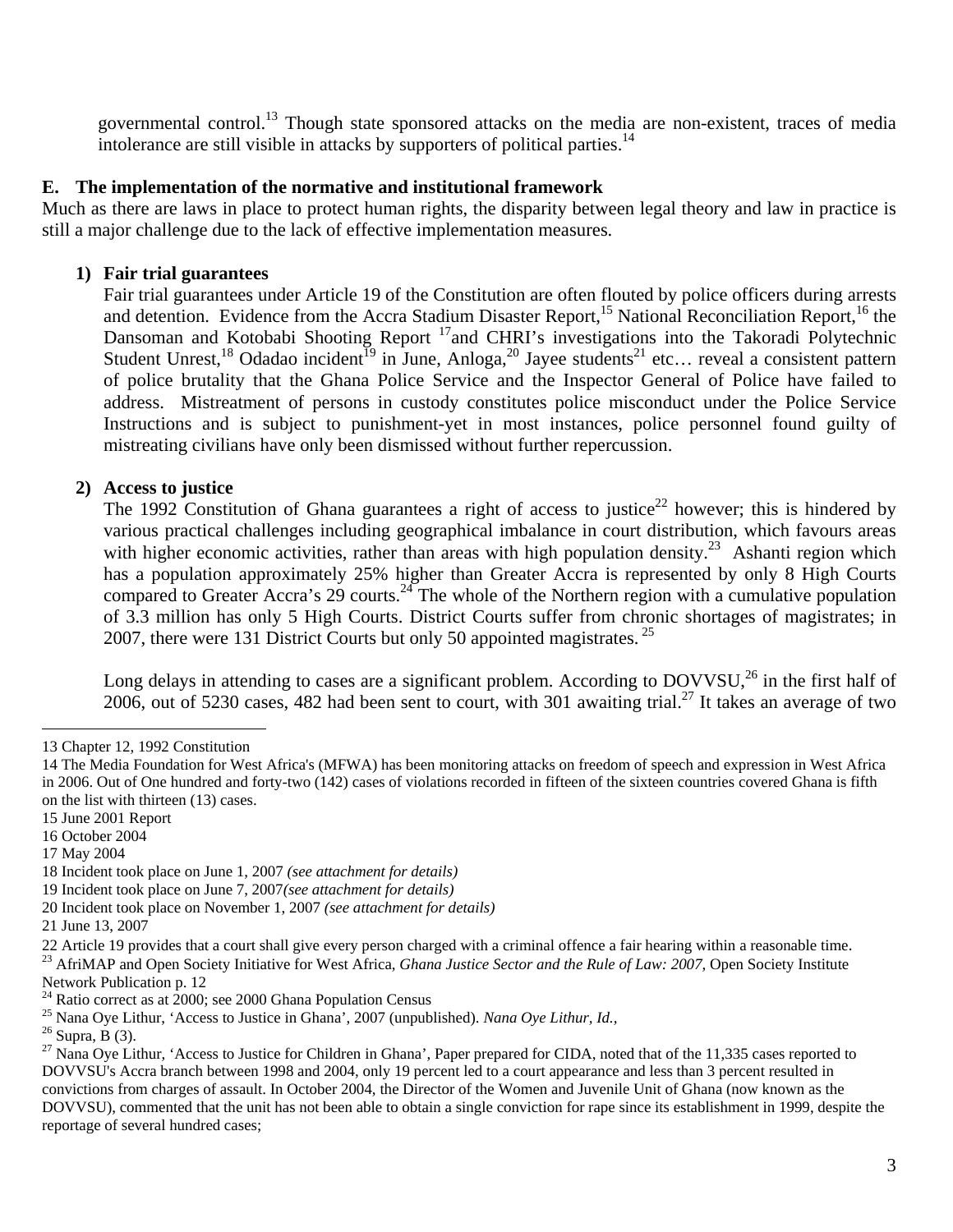years for a sexual-crime case to be brought to trial, after the investigation stage. Perpetrators continue to be released pursuant to Article 14 (4) of the Constitution which provides that a person who is not tried within a reasonable time must be released without prejudice to the offence in question hence in some cases court delays present a serious risk to the victims.

 The cost of initiating court proceedings is another challenge in ensuring access to justice. Many people cannot afford to pay for legal advice or representation. The hourly rate for a senior counsel is USD 300, and for a junior counsel is USD 150.<sup>28</sup> Article 294(1) of the Constitution contains provisions that grant the poor legal aid. Ghana Legal Aid Board (GLAB)<sup>29</sup> provides legal assistance to any person in need of it. A key problem with the legal aid service is the inadequate provision of pro bono lawyers.<sup>30</sup>

 Another issue is poor human rights awareness. CHRI conducted a survey of 1,000 people on their knowledge of Constitution of Ghana in Accra in 2002. In the survey 71% of respondents had not seen a copy of the Constitution and 44.7% said they did not know whether the Constitution was accessible and have never attempted to access it. $31$ 

 Corruption by police and court officers is also a problem. Reported examples include court clerks taking money from litigants in the Judge's name; illegally granting adjournments and colluding with lawyers to falsify court documents, as well as judges over-charging clients for court fees.<sup>32</sup>

Access to justice for victims of gender-based crimes is another challenge. *Trokosi*<sup>33</sup> is still practiced in the Volta region and yet not a single person has been convicted of this offence.<sup>34</sup> Sexual offenders remain undeterred in spite of amendments made to the Criminal Code Act in 1998. The amendments increased the mandatory minimum sentence for defilement from 5 to 7 years imprisonment, while ensuring that rape carries a sentence of between 5 and 25 years of imprisonment. Reports of rape however, increased from 533 in 2005 to 724 in 2006, and reports of defilement increased from 1779 in 2005 to 2442 in 2006.<sup>35</sup> In most cases, the victims are denied justice simply because they cannot afford to pay for a medical report, which costs Gh ¢15-35.

 Bribery and corruption among police forces and the judiciary are also major impediments for the prosecution of gender crimes.<sup>36</sup> CHRI investigated a case in 2006, involving an elaborate scheme between the prosecutor of the case and counsel for the accused in a case involving the defilement of a 15-

 $\overline{a}$  $28$  Scale of fees adopted by the Ghana Bar Association in 2002 at the mid-year General Conference

<sup>&</sup>lt;sup>29</sup> The Board's operations are governed under the Legal Aid Scheme Act of 1997. The board is under the authority of the Ministry of Justice, who works to ensure equality of access to justice.  $30$  Nana Oye Lithur, Id.,

<sup>&</sup>lt;sup>31</sup> CHRI Constitutionalism Report, 2003

<sup>&</sup>lt;sup>32</sup>CHRI has monitored instances of police prosecutors receiving money and threatening victims of sex-related offences with jail should they appear in court. *(infra)*<br><sup>33</sup> Supra, n. 4<br><sup>34</sup> Id., n. 27

<sup>&</sup>lt;sup>35</sup> Report on "Violence Prevention Initiatives in Ghana" by Dr Kofi Ahmed, Chief Medical Officer of Ghana, speaking at WHO Violence Prevention Conference July 2007<br><sup>36</sup> The Report of the Parliamentary Select Committee of 2003 mentioned that judges extract illegal payments for court processes and

proceedings. Similar statements were made in the 2004-2005 US Department Report on Human Rights for Ghana at www.state.gov/g/drl/rls/hrrpt/2004.41606; Nana Oye Lithur, 'Access to Justice in Ghana', 2007 (unpublished)